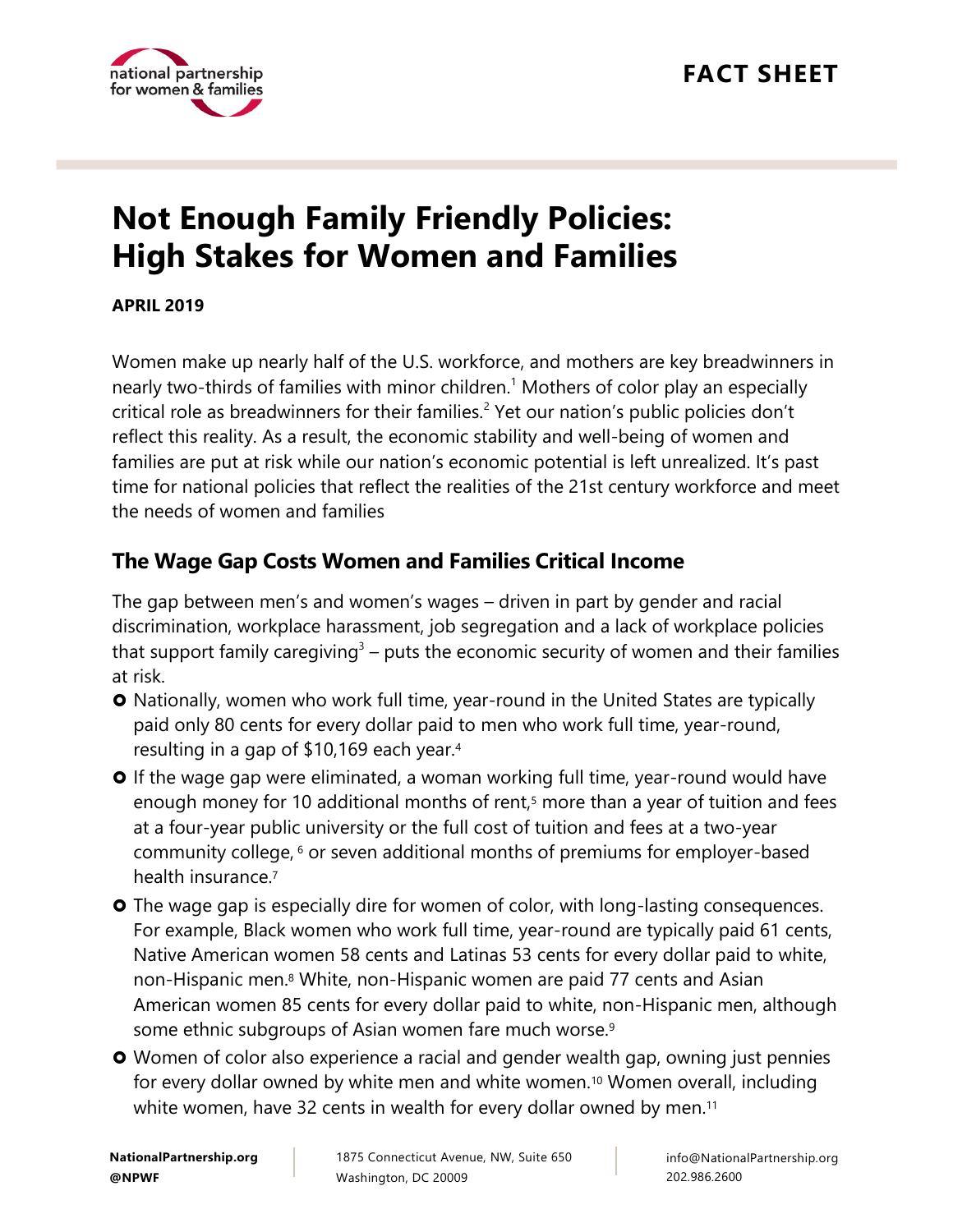When women's total earnings over 15 years are compared to men's, women earn just 49 cents to every dollar earned by a man. This long-term wage gap reflects the financial penalties that women face when they take more time out of the labor force for family caregiving responsibilities than men.<sup>12</sup>

#### **Stagnant Wages Jeopardize Working People's Short- and Long-Term Economic Stability**

Working people today are more educated and productive, yet it is harder to reach – and remain in – the middle class because most peoples' wages have stalled or fallen.

- **O** There are 1.8 million people in the United States who are paid wages at or below the federal minimum wage of \$7.25 per hour, and more than 60 percent of those workers are women.<sup>13</sup> Among tipped workers, two-thirds are women.<sup>14</sup> The federal minimum wage has lost nearly 10 percent of its purchasing power since the last federal minimum wage increase in 2009.<sup>15</sup> The federal subminimum or tipped minimum wage rate has been stuck at just \$2.13 per hour for more than 25 years.
- **O** More than half of workers in jobs that pay less than \$15 an hour are women, even though women comprise slightly less than half of the labor force. And more than half of Black workers and nearly 60 percent of Latino workers are paid less than \$15 an hour, compared with 36 percent of white workers.<sup>16</sup>
- **O** Nearly From 1973 to 2017, worker productivity jumped by 77 percent but hourly wages for the typical worker increased by just 12.4 percent.<sup>17</sup> Low-wage workers saw their wages decline by 5 percent between 1979 and 2013 while workers in the top 1 percent saw an increase of 138 percent.<sup>18</sup>

### **Discrimination Continues to Harm Pregnant Workers**

Despite existing legal protections, pregnant workers still face discrimination that threatens their health and the financial stability of their families.

- **O** Most women who become pregnant continue to work. In fact, more than six in 10 women who gave birth in 2017 were also in the labor force during that year.<sup>19</sup>
- **O** Illegal pregnancy discrimination such as retaliating against, demoting or firing workers for being pregnant – still occurs across all states and industries. Further, employers often refuse to provide reasonable accommodations that would allow pregnant women to continue working safely – such as carrying a water bottle – and courts have interpreted existing legal protections too narrowly. As a result, pregnant workers are often forced to choose between their own health and their employment.20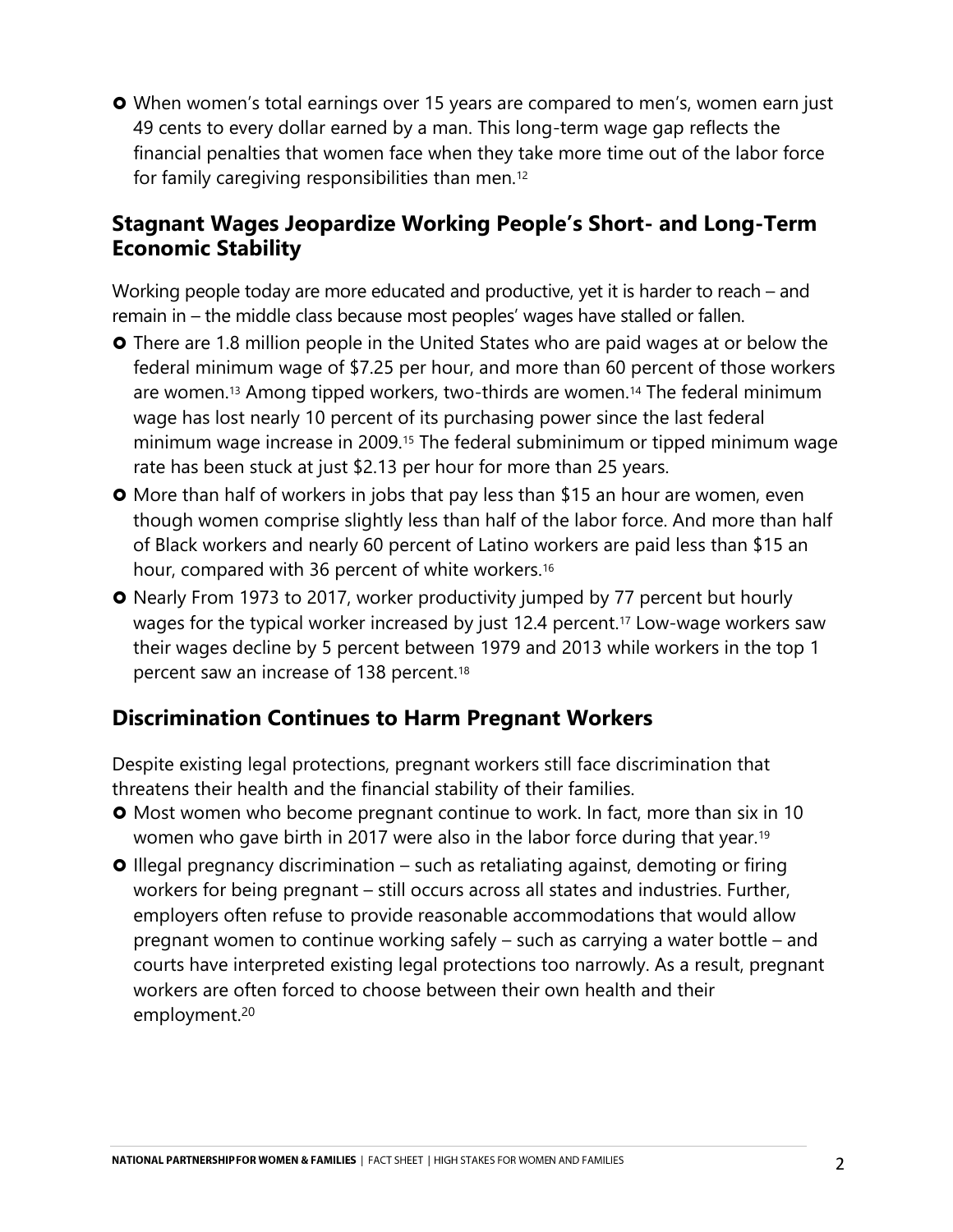### **Millions Experience Hardship Because They Do Not Have Paid Family and Medical Leave**

Without paid leave, workers who have serious illnesses, family members with serious health conditions or new children delay or forgo health care, lose income and leave their jobs. This comes at a high cost to the families, their employers and our economy.

- **O** Just 17 percent of workers have paid family leave through their employers, and fewer than 40 percent have access to personal medical leave through employer-provided temporary disability insurance.<sup>21</sup> Among lower-wage workers, just 8 percent have access to employer-provided paid family leave.<sup>22</sup>
- **O** Only about 60 percent of the workforce is eligible for unpaid, job-protected leave under the Family and Medical Leave Act (FMLA),<sup>23</sup> and only 38 percent of workers are both eligible for unpaid leave under the FMLA and can afford to take it.<sup>24</sup> For many families of color, unpaid leave is nearly impossible. Three-fourths of Latino working parents and nearly two-thirds of Black working parents are either not eligible for leave under the FMLA or cannot afford to take unpaid leave.<sup>25</sup>
- **O** People caring for ill loved ones often must leave the workforce when paid family leave and other supports are unavailable  $-$  frequently at a high personal cost.<sup>26</sup> For example, 60 percent of family caregivers are women<sup>27</sup> and, by conservative estimates, women over age 50 who leave the workforce to care for an aging parent lose an average of \$324,044 in wages, pensions and Social Security.<sup>28</sup>
- **O** New mothers who cannot take paid leave are less likely than mothers who take paid leave to be in the workforce nine to 12 months after their child's birth, and they are more likely to need public assistance or the Supplemental Nutrition Assistance Program (often referred to as food stamps).<sup>29</sup>

### **A Lack of Paid Sick Days Threatens the Health and Economic Well-Being of Millions**

The United States has no federal paid sick days standard, which forces millions of people to forgo pay and risk job loss when illness strikes.

- **O** More than 34 million private sector workers in the United States cannot earn paid sick days to use when they get sick.<sup>30</sup> Millions more cannot earn time to care for a sick child or family member.
- **O** Working people without paid sick days are three times more likely than workers with paid sick days to forgo needed medical care.<sup>31</sup> Women who cannot earn paid sick days are less likely to seek preventive care, such as regular breast and cervical cancer screenings.<sup>32</sup>
- O Overwhelmingly, mothers are primarily responsible for selecting their children's doctors, accompanying children to appointments and getting them recommended care. Nearly four in 10 working mothers (39 percent) say they must miss work when a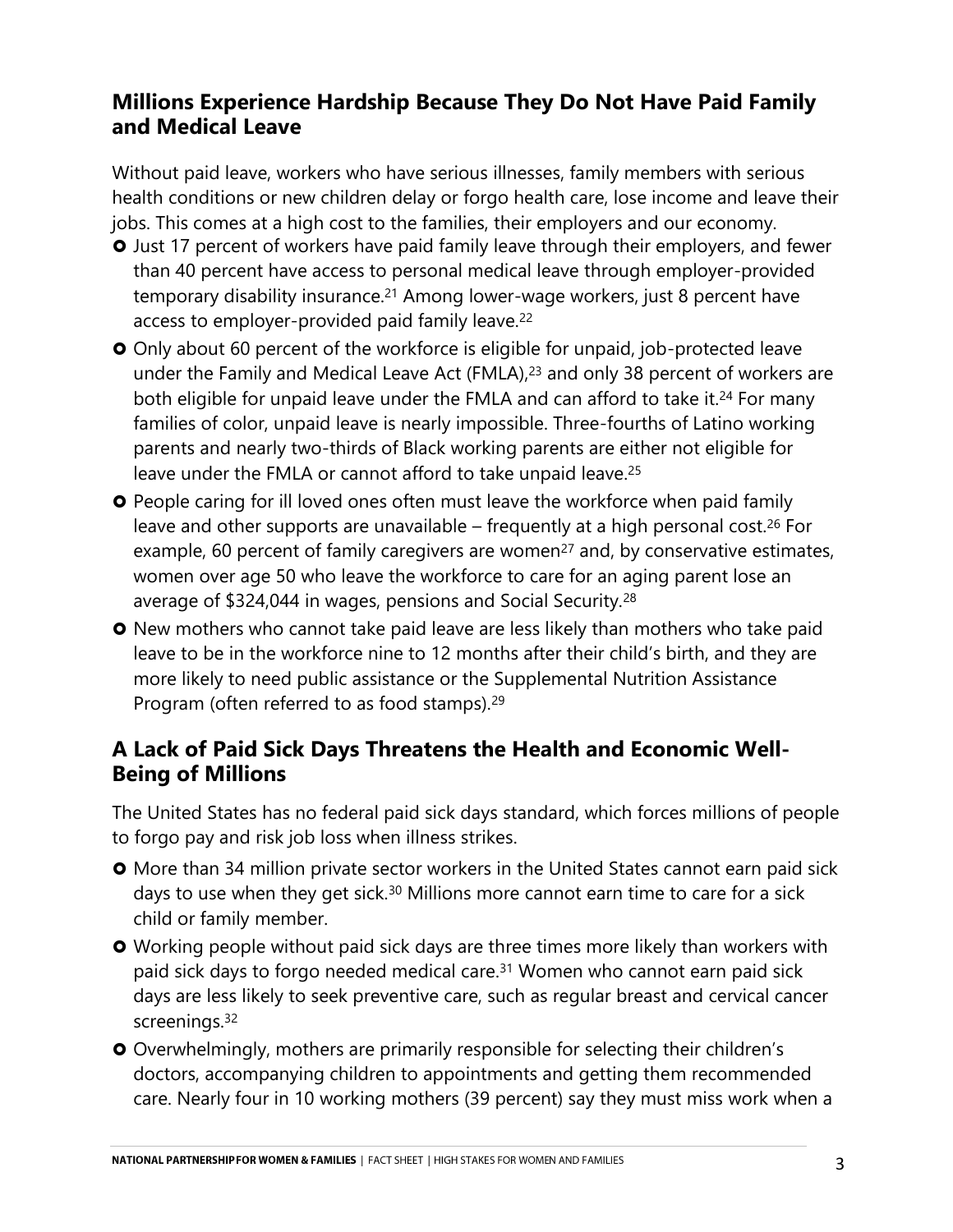sick child needs to stay home, compared to 3 percent of working men. Among these mothers, 60 percent are not paid when they are absent from work.<sup>33</sup>

- Lacking paid sick days increases the likelihood that a worker's household income is under the poverty line.<sup>34</sup> Lost income from just a few unpaid days off costs the typical family without paid sick days, on average, its entire monthly grocery budget, monthly health care expenses or monthly utility costs.<sup>35</sup>
- **O** One-fifth of women workers report that they have lost a job or were told they would lose a job for taking time to care for a personal or family illness.<sup>36</sup>

### **Unpredictable Scheduling and Hours Harm Working People and Businesses**

The unpredictable scheduling practices of many employers cause millions of people to struggle to make ends meet and care for their families.

- Low-wage industries are most likely to have unpredictable scheduling practices and offer only part-time hours,<sup>37</sup> and women make up the majority of those who work in low-wage occupations.<sup>38</sup>
- Unmarried women head nearly 25 percent of U.S. households with children under the age of 18.<sup>39</sup> For working mothers with lower educational levels, unpredictable scheduling makes arranging child care challenging, often involving multiple providers and informal caregivers.<sup>40</sup>
- Unpredictable scheduling leads to lower worker productivity and higher employee absenteeism and turnover,<sup>41</sup> which hurts both working people and businesses.<sup>42</sup> Unpredictable hours can also seriously threaten family budgets and workers' wellbeing.<sup>43</sup>

### **Workplace Harassment Harms Women and Threatens Their Opportunities**

Sexual harassment significantly impacts women's equity, opportunities and career decisions.

- **O** Sexual harassment is one of many manifestations of power imbalances in the workplace. It affects women and men across industries and occupations, and it can have greater consequences for women who face other forms of discrimination and harassment, such as women of color, LGBTQ women and women with disabilities.
- **O** Sexual harassment is pervasive and pernicious, with one in three women reporting that they have experienced sexual harassment in the workplace.<sup>44</sup>
- **O** Sexual harassment can affect and restrict women's career choices, resulting in significant and often overlooked financial consequences. Women who say they have experienced sexual harassment are more likely to change jobs than women who have not, often resulting in a job of lower quality or lower pay.<sup>45</sup> Many women take pay cuts and make sacrifices that harm their careers to escape sexual harassment.<sup>46</sup>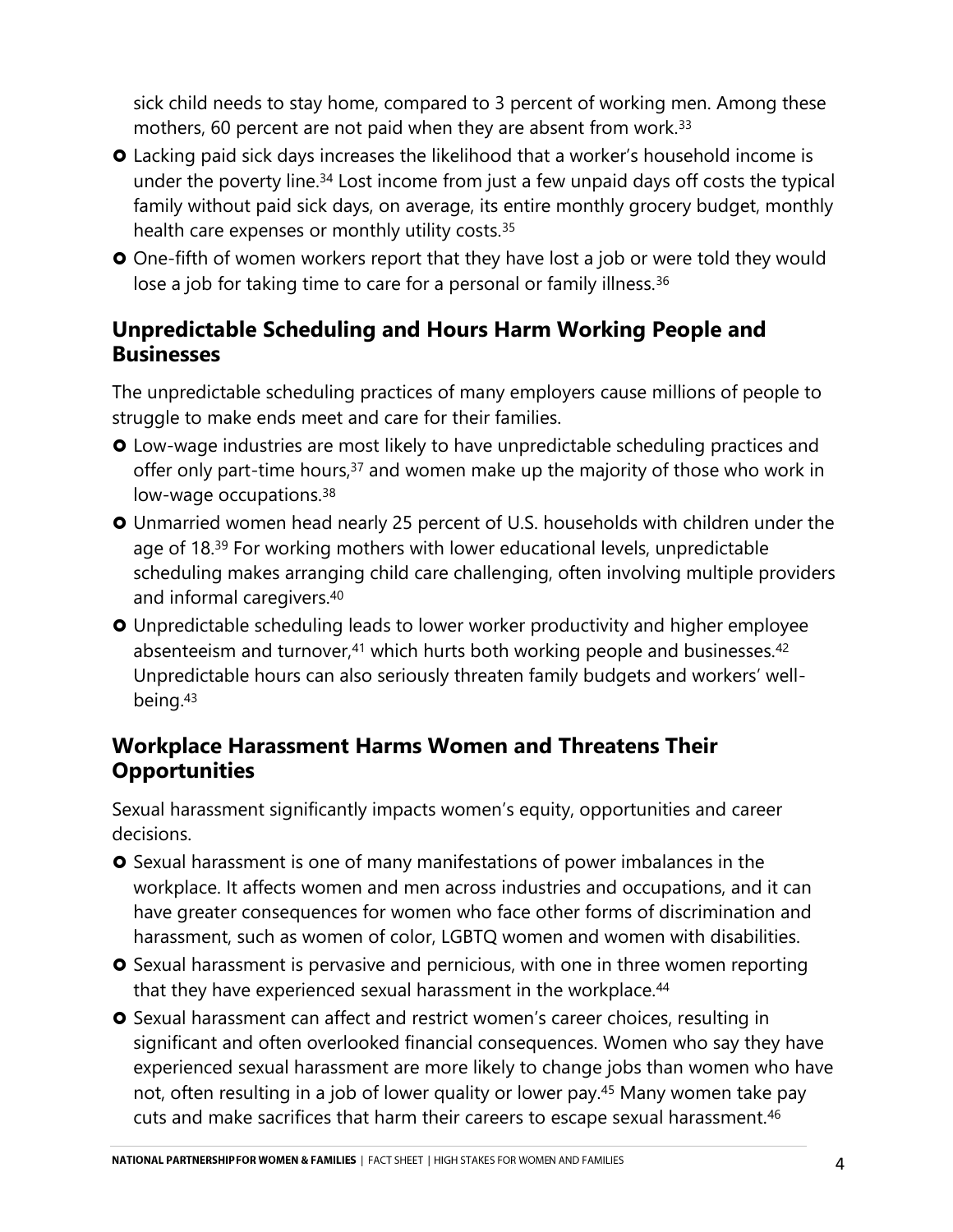**O** Many women who experience sexual harassment at work report increased anxiety and depression, which is associated with lower productivity and poorer performance at work.<sup>47</sup> Some report experiencing a decline in job involvement and satisfaction, as well as increases in absenteeism, turnover, early retirement and a range of negative health outcomes.<sup>48</sup>

#### **The Solution: A Plan to Create Economic Opportunities for Women and Families**

Women, their families and our nation urgently need policies that promote fair pay and create modern workplace standards to bolster their financial security now and promote economic opportunities in the future.

- The **Paycheck Fairness Act** would strengthen the Equal Pay Act of 1963 and help eliminate the discriminatory pay practices that plague employed women. In addition, the U.S. Equal Employment Opportunity Commission (EEOC) should reinstate the collection of compensation data by race, ethnicity and sex to help identify systemic pay disparities.
- **O** The **Raise the Wage Act** would increase the federal minimum wage to \$15 an hour over a seven-year period and gradually eliminate the subminimum wage for tipped workers and workers with disabilities. Greater access to overtime pay through updated Department of Labor regulations would also help keep wages fair for millions of working people.
- The **Pregnant Workers Fairness Act** would prevent employers from forcing pregnant women out of the workplace and help ensure that employers provide reasonable accommodations to pregnant women who want to continue working. Robust EEOC enforcement of civil rights laws is also critical to preventing discrimination against pregnant workers.
- The **Family And Medical Insurance Leave (FAMILY) Act** would create a national paid leave insurance program to provide up to 12 weeks of paid leave when a new child arrives or a serious personal or family medical need arises. This national program would build off of the progress and precedent set by state paid leave laws.
- The **Healthy Families Act** would allow workers to earn seven paid sick days to use to recover from illness, access preventive care or care for a sick family member. Workers at places of employment with fewer than 15 employees would earn seven *unpaid*, job-protected sick days. Paid sick days laws in 10 states and nearly two dozen localities show that paid sick days benefit families, public health and the economy.
- The **Schedules That Work Act** would establish national fair scheduling standards that would help provide economic security for working families and enable workers to meet their responsibilities at home and on the job.
- The **Ending the Monopoly of Power Over Workplace Harassment through Education and Reporting (EMPOWER) Act** would address certain issues related to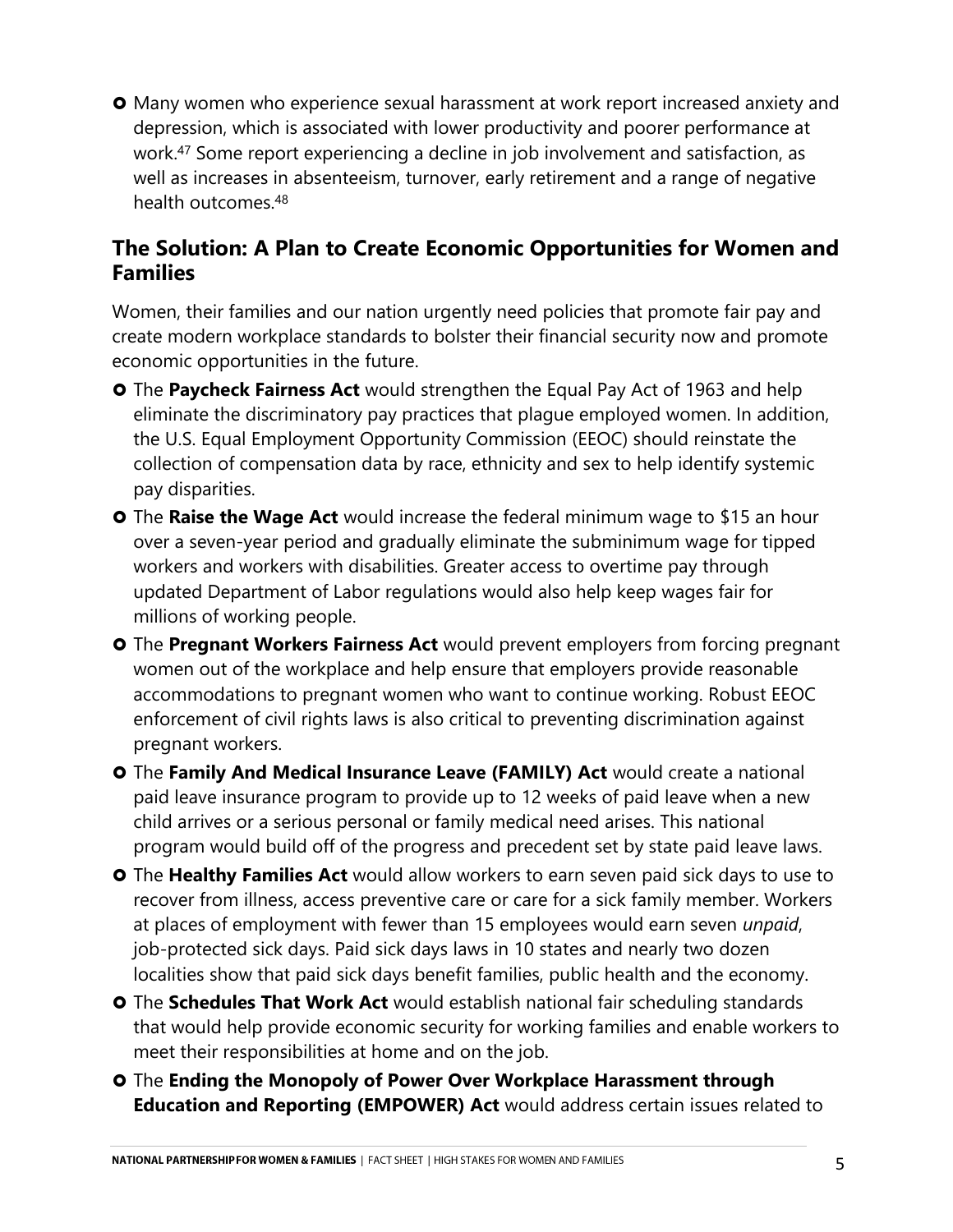workplace harassment, including by prohibiting nondisclosure and nondisparagement clauses as a condition of employment, promotion and in other circumstances and requiring companies to disclose the number of harassment claims they settle each year and the amount paid out.

 The **Bringing An End to Harassment by Enhancing Accountability and Rejecting Discrimination (BE HEARD) in the Workplace Act** would take a comprehensive approach to protecting workers from discrimination and harassment, making workplaces safer, especially for women. Its provisions include prohibiting mandatory arbitration, clarifying standards for filing harassment claims with the EEOC and expanding protections to workers whose employers have fewer than 15 employers and to LGBTQ workers.

<sup>3</sup> Glynn, S.J. (2018, April). *Gender wage inequality: What we know and how we can fix it*. Washington Center for Equitable Growth Publication. Retrieved 29 November 2018, from https://equitablegrowth.org/research-paper/gender-wage-

inequality/?longform=true; National Partnership for Women & Families. (2018, April). *Sexual Harassment and the Gender Wage Gap.* Retrieved 5 December 2018, from http://www.nationalpartnership.org/research-library/workplace-fairness/fair-pay/sexualharassment-and-the-gender-wage-gap.pdf

<sup>4</sup> U.S. Census Bureau. (2018). *Current Population Survey, Annual Social and Economic (ASEC) Supplement: Table PINC-05: Work Experience in 2017 – People 15 Years Old and Over, by Total Money Earnings, Age, Race, Hispanic Origin, Sex, and Disability Status*. Retrieved 28 November 2018, from https://www.census.gov/data/tables/time-series/demo/income-poverty/cps-pinc/pinc-05.html (Unpublished calculation based on the median annual pay for all women and men who worked full time, year-round in 2017.)

<sup>5</sup> U.S. Census Bureau. (2018). *American Community Survey 1-Year Estimates 2017, Table GCT2514: Median Monthly Housing Costs for Renter-Occupied Housing Units (Dollars).* Retrieved 28 November 2018, from

https://factfinder.census.gov/faces/tableservices/jsf/pages/productview.xhtml?pid=ACS\_17\_1YR\_GCT2514.US01PR&prodType=table

<sup>6</sup> U.S. Department of Education, National Center for Education Statistics. (2018). *Digest of Education Statistics, 2017* (Table 330-10, Average undergraduate tuition and fees and room and board rates charged for full-time students in degree-granting postsecondary institutions, by level and control of institution: Selected years, 1963-64 through 2016-17). Retrieved 28 November 2018, from https://nces.ed.gov/programs/digest/d17/tables/dt17\_330.10.asp?current=yes (The average total cost of undergraduate tuition and fees is \$8,804 for a four-year public college or university or \$3,156 for a two-year college.)

<sup>7</sup> Kaiser Family Foundation. (n.d.). *Average Annual Single Premium per Enrolled Employee For Employer-Based Health Insurance, 2017.* Retrieved 7 December 2018, from https://www.kff.org/other/state-indicator/single-

coverage/?currentTimeframe=0&sortModel=%7B%22colId%22:%22Location%22,%22sort%22:%22asc%22%7D

<sup>8</sup> See note 4; U.S. Census Bureau. (2018). *American Community Survey 1-Year Estimates 2017*. Tables B20017C and B20017H: Median Earnings in the Past 12 Months (in 2017 Inflation Adjusted Dollars) by Sex by Work Experience in the Past 12 Months for the Population 16 Years and Over with Earnings in the Past 12 Months. Retrieved 28 November 2018, from

https://factfinder.census.gov/faces/tableservices/jsf/pages/productview.xhtml?pid=ACS\_17\_1YR\_B20017C&prodType=table

<sup>9</sup> Ibid. Despite an overall wage gap for Asian women in the United States that is smaller than for other groups of women of color, there are substantial variations in the wage gap between particular ethnic groups of Asian women and white, non-Hispanic men, with many subpopulations of Asian women facing significantly greater wage penalties. For more information, see: http://www.nationalpartnership.org/research-library/workplace-fairness/fair-pay/asian-women-and-the-wage-gap.pdf

<sup>10</sup> McCulloch, H. (2017, January). *Closing the Women's Wealth Gap: What It Is, Why It Matters, and What Can Be Done About It*. Retrieved 28 November 2018 from Closing the Women's Wealth Gap website: https://womenswealthgap.org/wpcontent/uploads/2017/06/Closing-the-Womens-Wealth-Gap-Report-Jan2017.pdf

 $11$  Ibid.

<sup>1</sup> U.S. Bureau of Labor Statistics. (2018, February). *Labor Force Statistics from the Current Population Survey: Table 3, Employment status of the civilian noninstitutional population by age, sex, and race*. Retrieved 28 November 2018, from

https://www.bls.gov/cps/cpsaat03.pdf; Glynn, S. J. (2016, December). *Breadwinning Mothers Are Increasingly the U.S. Norm*. Center for American Progress Publication. Retrieved 28 November 2018, from

https://www.americanprogress.org/issues/women/reports/2016/12/19/295203/breadwinning-mothers-are-increasingly-the-u-snorm/

<sup>&</sup>lt;sup>2</sup> Eighty-one percent of Black mothers are breadwinners; 67 percent of Native American mothers are breadwinners; 60 percent of mothers identifying as multiracial or other race are breadwinners; 53 percent of Latina mothers are breadwinners; and 44 percent of Asian mothers are breadwinners; compared to 50 percent of white mothers who are breadwinners. Anderson, J. (2016, September 8). *Breadwinner Mothers by Race/Ethnicity and State.* Retrieved 28 November 2018, from Institute for Women's Policy Research website: https://iwpr.org/publications/breadwinner-mothers-by-raceethnicity-and-state/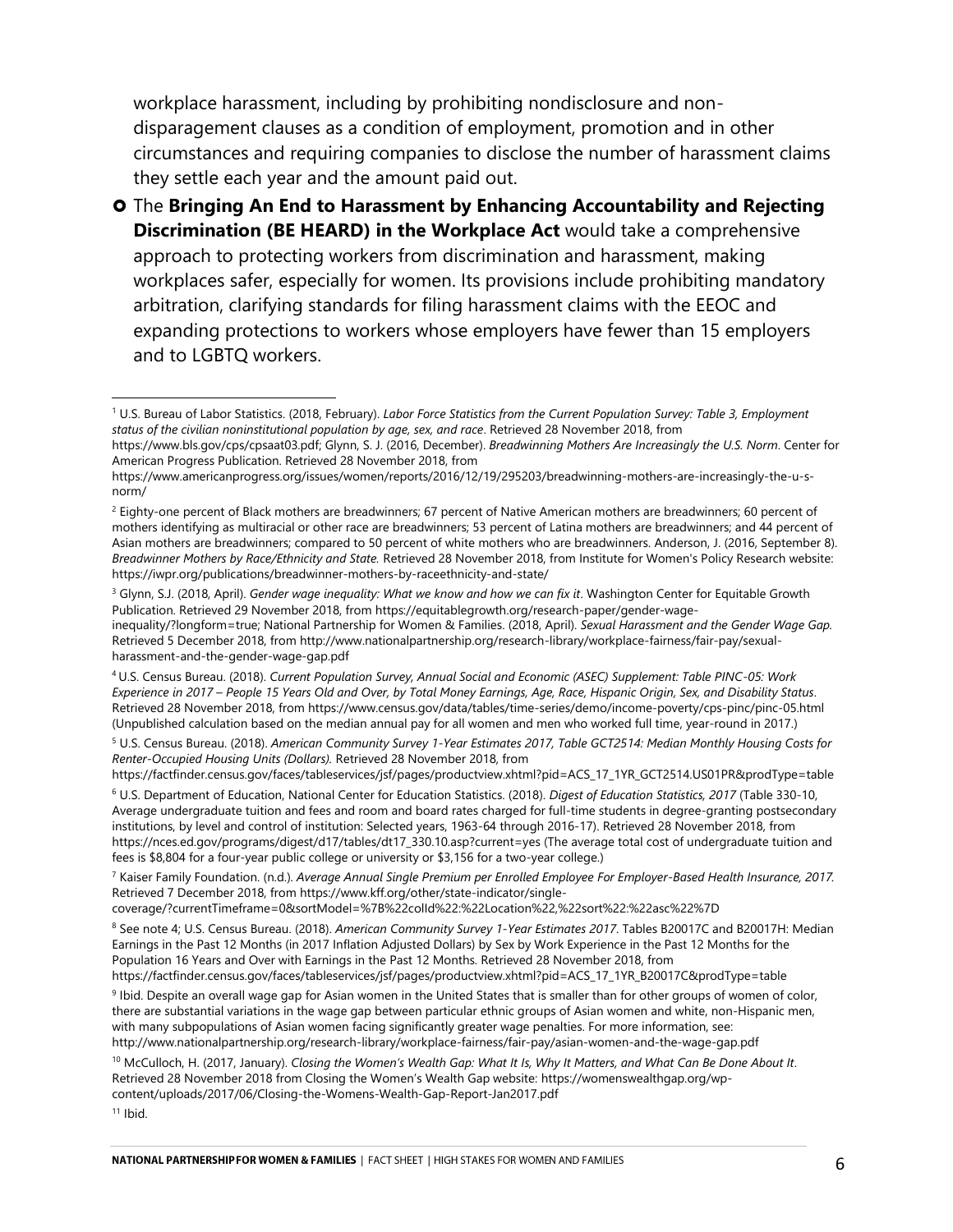<sup>12</sup> Rose, S. and Hartmann, H. (2018, November 26). *Still a Man's Labor Market: The Slowly Narrowing Gender Wage Gap*. Retrieved 30 November 2018 from Institute for Women's Policy Research website: https://iwpr.org/publications/still-mans-labor-market/

<sup>13</sup> U.S. Bureau of Labor Statistics. (2018, March). *Characteristics of Minimum Wage Workers, 2017. Report 1072*. Retrieved 28 November 2018, from https://www.bls.gov/opub/reports/minimum-wage/2017/home.htm (These data on minimum wage workers are derived from the Current Population Survey, a monthly nationwide survey of households. Data in this summary are 2017 annual averages.)

<sup>14</sup> Allegretto, S., & Cooper, D. (2014, July 10). *Twenty-Three Years and Still Waiting for Change.* Retrieved 5 December 2018 from Economic Policy Institute's website: https://www.epi.org/publication/waiting-for-change-tipped-minimum-wage/

<sup>15</sup> DeSilver, D. (2017, January 4). *5 facts about the minimum wage.* Retrieved 28 November 2018 from Pew Research Center website: http://www.pewresearch.org/fact-tank/2017/01/04/5-facts-about-the-minimum-wage/

<sup>16</sup> Tung, I., Lathrop, Y., & Sonn, P. (2015, November). *The Growing Movement for \$15.* Retrieved 28 November 2018 from National Employment Law Project website: http://www.nelp.org/content/uploads/Growing-Movement-for-15-Dollars.pdf

<sup>17</sup> Economic Policy Institute. (2018, August). *The Productivity–Pay Gap*. Retrieved 28 November 2018, from http://www.epi.org/productivity-pay-gap/

<sup>18</sup> Mishel, L., Gould, E., & Bivens, J. (2015, January 6). *Wage Stagnation in Nine Charts*. Retrieved 28 November 2018 from Economic Policy Institute website: http://s1.epi.org/files/2013/wage-stagnation-in-nine-charts.pdf

<sup>19</sup> U.S. Census Bureau. (2018). *American Community Survey 1-Year Estimates 2017, Table B13012: Women 16 to 50 Years Who Had a Birth in the Past 12 Months by Marital Status and Labor Force Status.* Retrieved 28 November 2018, from

https://factfinder.census.gov/faces/tableservices/jsf/pages/productview.xhtml?pid=ACS\_17\_1YR\_B13012&prodType=table (Unpublished calculation based on total number of unmarried and married women who gave birth in the past 12 months who were in the labor force divided by the total number of women who gave birth in the past 12 months)

<sup>20</sup> For more information, see National Partnership for Women & Families. (2016, October). *By the Numbers: Women Continue to Face Pregnancy Discrimination in the Workplace, An Analysis of U.S. Equal Employment Opportunity Commission Charges (Fiscal Years 2011 – 2015)*. Retrieved 28 November 2018, from http://www.nationalpartnership.org/research-library/workplace-fairness/pregnancydiscrimination/by-the-numbers-women-continue-to-face-pregnancy-discrimination-in-the-workplace.pdf

<sup>21</sup> U.S. Bureau of Labor Statistics. (2018, September). *National Compensation Survey: Employee Benefits in the United States, March 2018* (Tables 32 and 16). Retrieved 28 November 2018, https://www.bls.gov/ncs/ebs/benefits/2018/employee-benefits-in-theunited-states-march-2018.pdf

<sup>22</sup> Ibid, Table 32.

l

<sup>23</sup> Klerman, J. A., Daley, K., & Pozniak, A. (2012, September). *Family and Medical Leave in 2012: Technical Report*. Abt Associates Publication. Retrieved 28 November 2018, from https://www.dol.gov/asp/evaluation/fmla/FMLA-2012-Technical-Report.pdf

<sup>24</sup> Brandeis University, The Heller School, Institute for Child, Youth and Family Policy. (2015). *Working Adults Who Are Eligible For and Can Afford FMLA Unpaid Leave (Share).* Retrieved 28 November 2018, from

http://www.diversitydatakids.org/data/ranking/529/working-adults-who-are-eligible-for-and-can-afford-fmla-unpaid-leaveshare/#loct=2&cat=44,25&tf=17

<sup>25</sup> Brandeis University, The Heller School, Institute for Child, Youth and Family Policy. (2015). *Working Parents Who Are Eligible For and Can Afford FMLA Unpaid Leave (Share) by Race/Ethnicity*. Retrieved 28 November 2018, from

http://www.diversitydatakids.org/data/ranking/511/working-parents-who-are-eligible-for-and-can-afford-fmla-unpaid-leave-shareby-r/#loct=2&cat=28,24&tf=17&ch=1,2,3,4

<sup>26</sup> Matos, K. (2014). *Highlights from the 2014 Older Adult Caregiver Study*. Retrieved 28 November 2018 from Families and Work Institute website: http://www.familiesandwork.org/downloads/2014-Older-Adult-Caregiver-Study.pdf

<sup>27</sup> National Alliance for Caregiving, & AARP Public Policy Institute. (2015, June). *Caregiving in the U.S. 2015 Report* (p. 6). Retrieved 28 November 2018, from http://www.caregiving.org/wp-content/uploads/2015/05/2015\_CaregivingintheUS\_Final-Report-June-4\_WEB.pdf

<sup>28</sup> MetLife Mature Market Institute. (2011, June). *The MetLife Study of Caregiving Costs to Working Caregivers: Double Jeopardy for Baby Boomers Caring for Their Parents* (p. 2). Retrieved 28 November 2018, from [http://www.caregiving.org/wp](http://www.caregiving.org/wp-content/uploads/2011/06/mmi-caregiving-costs-working-caregivers.pdf)[content/uploads/2011/06/mmi-caregiving-costs-working-caregivers.pdf](http://www.caregiving.org/wp-content/uploads/2011/06/mmi-caregiving-costs-working-caregivers.pdf)

<sup>29</sup> Houser, L., & Vartanian, T. P. (2012, January). *Pay Matters: The Positive Economic Impacts of Paid Family Leave for Families, Businesses and the Public*. Center for Women and Work at Rutgers, The State University of New Jersey Publication. Retrieved 28 November 2018, from http://www.nationalpartnership.org/research-library/work-family/other/pay-matters.pdf

<sup>30</sup> U.S. Bureau of Labor Statistics. (2018, July). *Employee Benefits in the United States, Table 5, Selected Paid Leave Benefits: Access, March 2018.* Retrieved 28 November 2018, from https://www.bls.gov/news.release/pdf/ebs2.pdf (Calculation based on 29 percent of 118 million private sector workers without access to paid sick days for a total of at least 34 million workers)

<sup>31</sup> DeRigne, L., Stoddard-Dare, P., & Quinn, L. (2016, March). Workers Without Paid Sick Leave Less Likely to Take Time Off For Illness or Injury Compared to Those with Paid Sick Leave. *Health Affairs, 35*(3). Retrieved 28 November 2018, from http://content.healthaffairs.org/content/35/3/520.abstract

32 Peipins, L. A., Soman, A., Berkowitz, Z., & White, M. C. (2012, July 12). The lack of paid sick leave as a barrier to cancer screening and medical care-seeking: results from the National Health Interview Survey. *BMC Public Health 12*(520). Retrieved 28 November 2018, from https://bmcpublichealth.biomedcentral.com/articles/10.1186/1471-2458-12-520